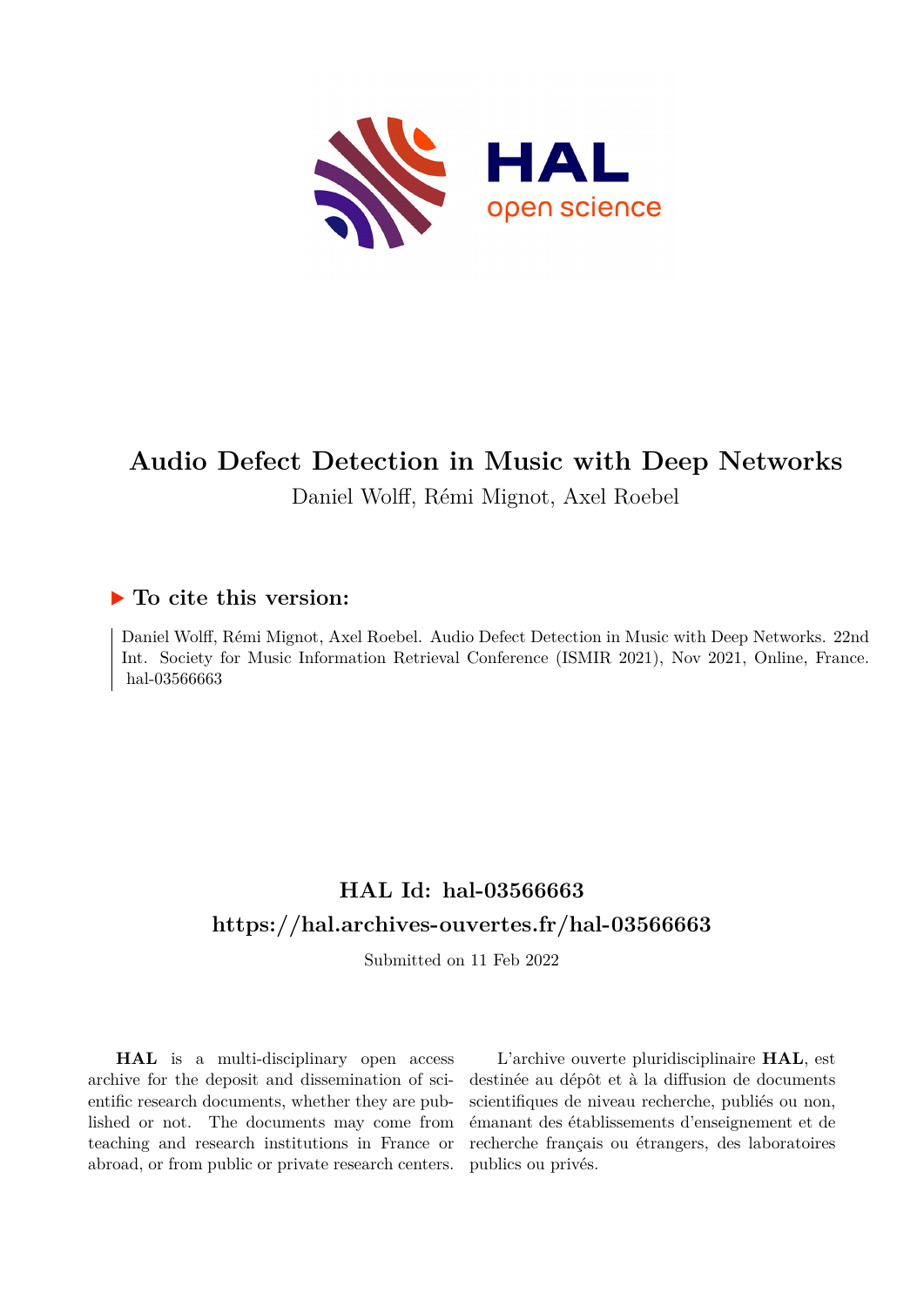### AUDIO DEFECT DETECTION IN MUSIC WITH DEEP NETWORKS

Daniel Wolff, Rémi Mignot and Axel Roebel

Analysis-Synthesis Team, UMR 9912 STMS - IRCAM, CNRS, Sorbonne Université, Paris, France {daniel.wolff, remi.mignot, axel.roebel}@ircam.fr

#### ABSTRACT

With increasing amounts of music being digitally transferred from production to distribution, automatic means of determining media quality are needed. Protection mechanisms in digital audio processing tools have not eliminated the need of production entities located downstream the distribution chain to assess audio quality and detect defects inserted further upstream. Such analysis often relies on the received audio and scarce meta-data alone. Deliberate use of artefacts such as clicks in popular music as well as more recent defects stemming from corruption in modern audio encodings call for data-centric and contextsensitive solutions for detection. We present a convolutional network architecture following end-to-end encoderdecoder configuration to develop detectors for two exemplary audio defects. A click detector is trained and compared to a traditional signal processing method, with a discussion on context sensitivity. Additional post-processing is used for data augmentation and workflow simulation. The ability of our models to capture variance is explored in a detector for artefacts from decompression of corrupted MP3 compressed audio. For both tasks we describe the synthetic generation of artefacts for controlled detector training and evaluation. We evaluate our detectors on the large open-source Free Music Archive (FMA) and genrespecific datasets.

#### 1. INTRODUCTION

In recent decades, digital means of media delivery have become increasingly popular, not least with the advent of high-speed internet and the ubiquity of digital playback and recording devices ranging from studio digital signal processing hardware to MP3 players and mobile phones. The greater availability of technology required to produce digital media now allows for small-scale studios to create high quality content and instantly transfer it to distributors such as music labels.

Digital media files can suffer from various degradations that occur during transport and processing of the media. Automatic means exist for detection and correction of certain data errors in uncompressed audio, but many complex defects remain untackled. In this paper, we explore the efficacy of applying a data-driven machine learning approach using Deep Neural Networks to two audio defects, which music labels are confronted with in quality assurance of incoming media.

For our first scenario, we define clicks as discontinuities affecting a few signal samples, resulting in very short broadband impulses. A prominent source of similar artefacts are buffer under-runs, where, due to synchronisation issues during digital audio processing, a few samples of an old or zeroed signal are transmitted instead of the current signal. Although existing mastering software offers methods to remedy similar artefacts such as clicks, crackle and clipping, restoration often requires manual selection of noise profile, target segments or thresholds. This is due to ambiguities introduced by e.g. signal quality or, depending on the genre, degradations voluntarily applied to audio as effects, rendering current methods costly in large-scale application.

Our hypothesis is that, using a data-driven approach, our network can distinguish deliberate clicks (such as electronic snare drums) from defects, and thereby enable automatic processing of large electronic music corpora. This is an essential challenge in our scenario, where manual inspection may not be feasible because of operational constraints.

In our second scenario, we aim to detect corruption of binary  $MP3<sup>1</sup>$  data via the artefacts audible after decoding such files. The MP3 audio encoding family uses a psychoacoustic model to guide data reduction. Due to the transformations applied to data during MP3 decoding, a large variation of effects is possible, ranging from added whistling noise over various missing frequency bands to broadband noise. In contrast to noise normally added during the process of lossy encoding itself, the artefacts stemming from unnoticed corruption have not been approached for detection yet.

Such MP3 corruption may happen within a production chain where manual transcoding is performed by different production agents, as illustrated with the following use case: A distributor receives a sound file in lossless format (e.g. pulse-code modulation format .wav) as a studio quality delivery from a production entity. A degradation is detected at this point by listening to the audio. During discussion of this defect, it is found that the production entity sent a transcoded file they prepared for checking an

<sup>©</sup> Daniel Wolff, Rémi Mignot and Axel Roebel. Licensed under a Creative Commons Attribution 4.0 International License (CC BY 4.0). Attribution: Daniel Wolff, Rémi Mignot and Axel Roebel, "Audio Defect Detection in Music with Deep Networks", in *Proc. of the 22nd Int. Society for Music Information Retrieval Conf.,* Online, 2021.

<sup>&</sup>lt;sup>1</sup> See standards https://www.iso.org/standard/19180. html and https://www.iso.org/standard/31537.html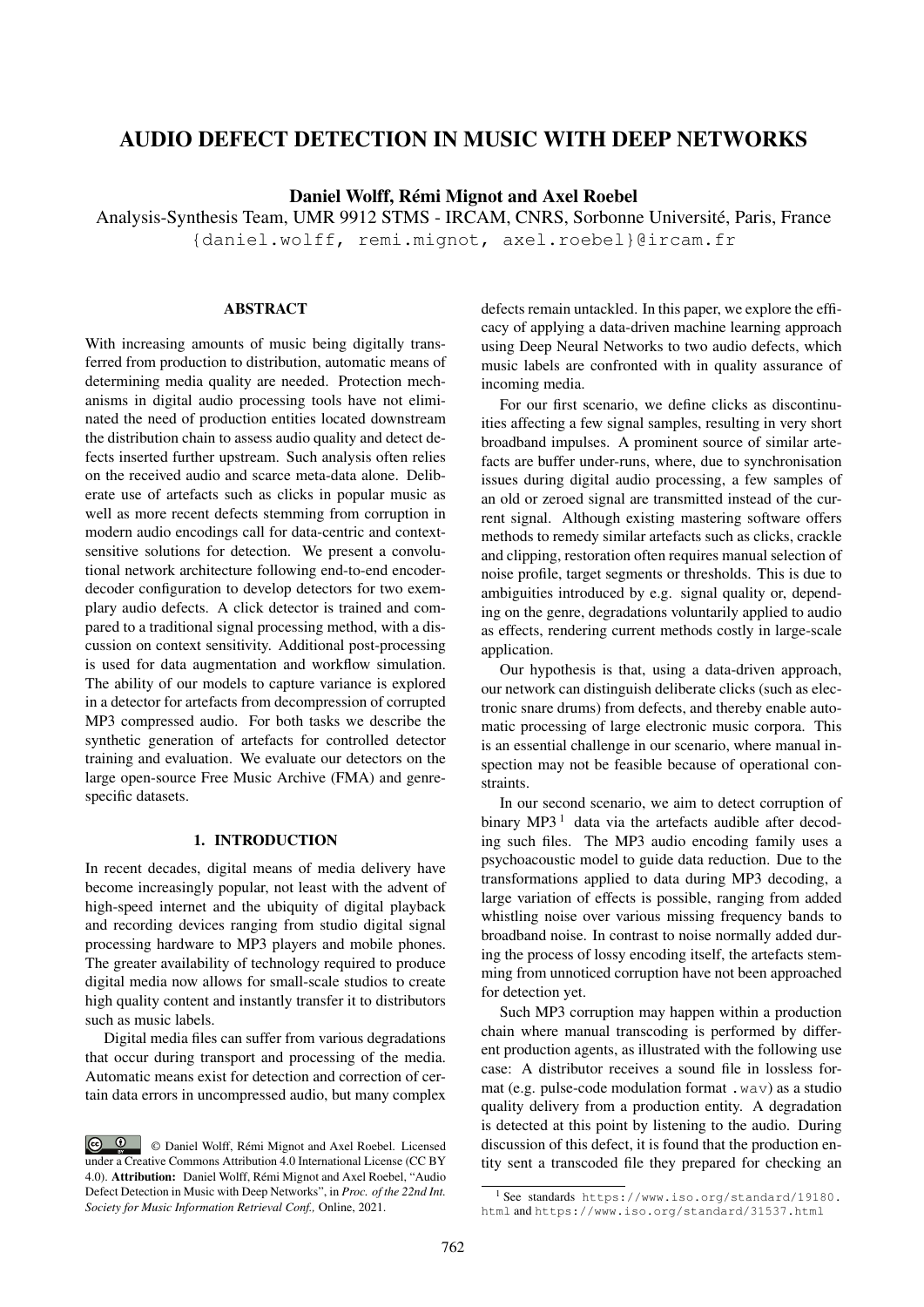earlier, defect MP3 delivery. The decoded MP3 was transmitted rather than the original .wav file intended for the delivery. Having no dependable meta-data on intermediary processing, the distributor can only rely on the audio itself for quality assurance. We found the above case to have practical relevance in the music industry, and designed our method to aid error detection in similar circumstances.

Our two detection scenarios are chosen to benefit from our data-driven approach: while the click detection may make use of signal context to determine the "musicality" of a click candidate, the MP3 glitch detector can benefit from the network's ability to capture the variation of artefacts during training. In contrast to the click artefacts, the artistic use of the MP3 glitch artefacts is currently limited, reducing the chance to confuse such intentional use as degradation. The resulting models are designed for robust scanning of large media libraries in an unsupervised batch processing scenario.

In the following we present: an adaptation of the Wave-U-Net deep architecture to the detection and localisation of audio defects, two separate detectors built upon this to respectively detect clicks and MP3 glitches, methods for simulation of these artefacts assuring significance of inserted defects, and a large-scale evaluation against several music datasets.

#### 2. RELATED WORK

Traditional methods for detecting clicks and similar nonstationary noise in audio aim at detecting discontinuities, using autoregressive modelling in the raw audio or sparse optimisation in the spectral domain [1, 2]. For restoration of analog media, where issues like clicks, overload and high frequency noise are common, wavelet-based implementations are used in commercial noise removal software [3,4]. Recently, Deep Neural Networks have been used for noise and obstruction removal mostly in images but also for audio and other time-based signals [5–7]. Removal of obstructions from images is a task particularly close to our task as it deals with less stationary noise [8, 9]. Matsui et al. [10] use a convolutional neural network similar to our architecture to remove fences from images. Restoration methods differ from our detection task in that explicit detection reporting and evaluation of false positives are not needed when applied as an audio de-noising effect.

For lossy audio encodings such as MP3, the artefacts arising during encoding, mainly as a trade-off between quality and bitrate, vary with methods and encoders and have been extensively discussed for the MP3 format [11]. Nevertheless, corruption of files introduces new, different artefacts that may remain unnoticed during decoding and thus are the subject of our detector.

Research in the related field of Computational Auditory Scene Analysis (CASA) concerns itself with the detection and labelling of events in an audio stream. Deep Neural Networks are now being increasingly used in this field, often with a spectral feature extraction pre-processing step. Mesaros et al. [12] report the detection of "clicks" as one of 61 classes in a detection task on their private dataset, with a recognition rate of around 65 percent. It is not clear how these clicks compare to the clicks stemming from digitally signal failures which we tackle in this paper. The focus in CASA is to detect recorded sounds while being robust to noise in the recording, thus clicks to be detected would relate to physical events (see "mouse click" in the CASA dataset [13]). From a CASA perspective, intentional clicks, as frequently found in electronic music, would not necessarily be distinguished from those stemming from defects.

This difficulty of ambiguity in audio defect annotation is noted by Alonso-Jiménez et al. [14] who describe their implementation and evaluation of established audio-defect detection algorithms. Their optimised algorithms detect a significant number of audio defects in a database from a commercial streaming service, noting that there may be a long tail of likely, but undetected degradations. In our experiments (Section 6.1) we evaluate their click detector implementation after Vaseghi [15], complementing their results with accuracy metrics on a large dataset containing synthesized defects.

Research on error concealing scenarios, where defects are already identified, e.g. due to missing packets at the network layer during transport of an audio stream [16], can inform us of the complexity and artefacts resulting from such failures. Deep convolutional networks have been recently introduced into the field of audio inpainting - filling a gap in audio in such a way that the error is concealed - to great effect [17,18]. Their ability to encode and model variation in large datasets results in more intelligible speech reconstruction, when compared to conventional concealment approaches.

We aim to exploit gains from training with large datasets for our detectors. Although large datasets of music, such as the FMA dataset, are available, we are not aware of any open datasets with audio defect labels. This may be due to the fact that defects are mainly corrected in production, and are - in terms of playback time - very rare. The task of audio anomaly detection deals with this issue using unsupervised learning to model usual/common signals on unlabeled data. Autoregressive networks [19] and autoencoders [20] have recently been used to detect unusual acoustic events via their high reconstruction loss after such training. Our architecture is similar to the above, in that it shares an information bottleneck to learn representations, but we use a supervised learning approach with synthetic examples similar to the work in [21] to better control the type of artefacts detected, avoiding the detection of e.g. new instruments or audio samples as anomalies.

Ronneberger et al. [22] originally presented the U-Net as a deep convolutional neural network for the task of segmenting biomedical images. The network structure allows for efficient learning of spatial, or - in the case of audio temporal and frequency patterns. It has since been used for various end-to-end audio transformation tasks [23]. Stoller et al. [24] modified this structure to work directly on the one-dimensional audio signal as input, resulting in the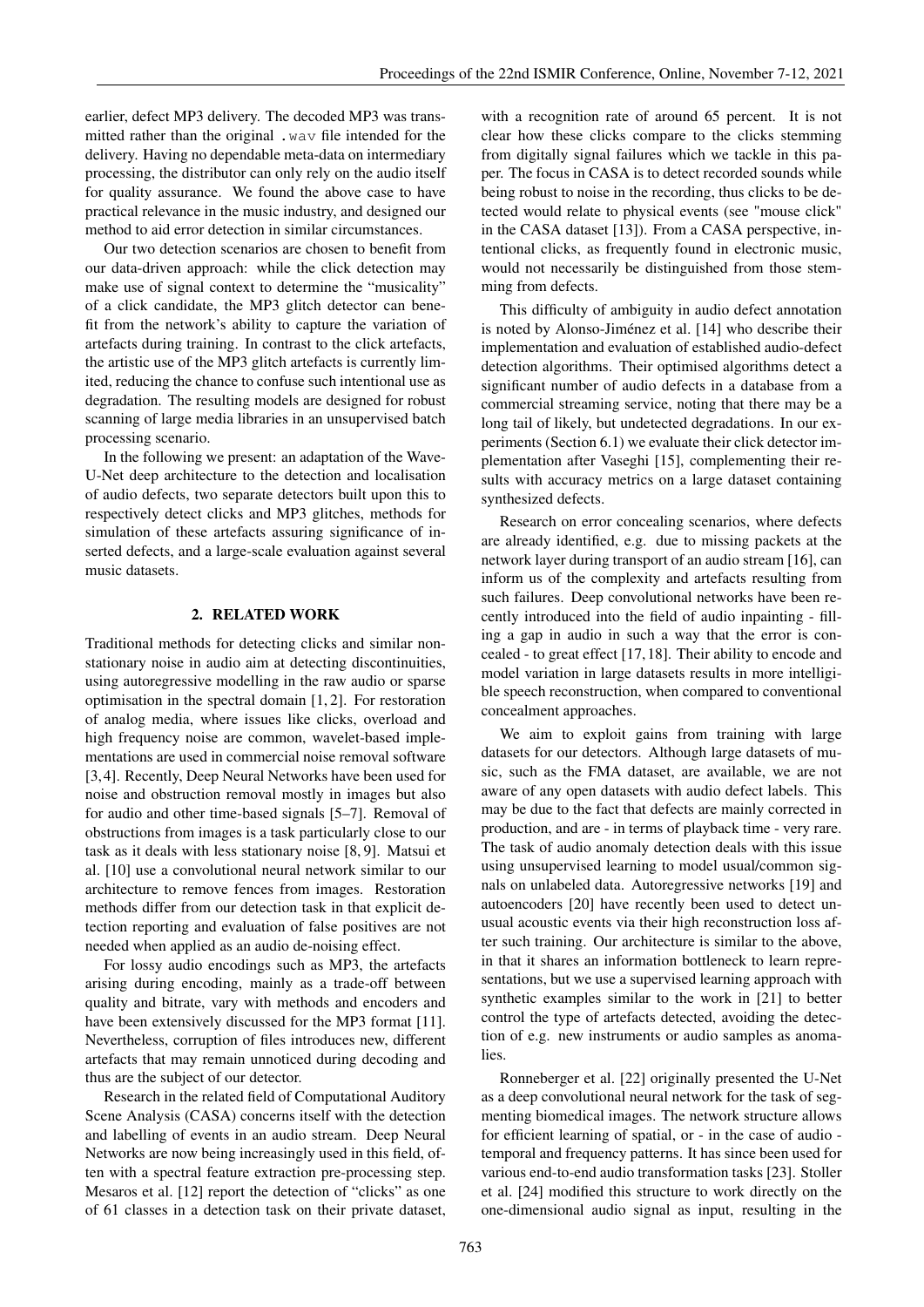Wave-U-Net. In their source-separation task, they employ the network on overlapping excerpts of the original signal at a low 8kHz sample rate.

#### 3. MODEL ARCHITECTURE

In this paper we introduce the Hook-Net as a novel adaptation of the Wave-U-Net for the task of detecting artefacts in audio signals. We apply this model as an end-to-end approach, feeding raw waveform segments into the network to receive a time series of classification results. After initial experiments with a U-Net on spectrogram features, we found training to be more effective when using raw audio input, which may be due to the extreme brevity of our defects. The time-aligning horizontal connections of input and output promise to help capture the context of distortions in the input waveform.

Our network takes as input segments 16384 samples of audio (at 44100Hz sample rate) and outputs a time series of 128 output samples that are individually quantised to the binary decision on original vs. degraded. The original Wave-U-Net implies that input and output share the same sampling rate. To reduce computational cost while operating at source input sample rates, the Hook-Net introduces an imbalance: the output time resolution is reduced by a factor of 128 with regards to the input sample rate, resulting in a classification sample rate of 344.5Hz. <sup>2</sup>



Figure 1. Architecture of the Hook-Net

This is reflected in the network structure as displayed in Figure 1. Our contracting (left side) path consists in blocks comprising two sequences of (zero-padded convolution – batch-norm – activation) layers followed by max-pooling. Here, the temporal resolution is halved every block, while the number of filters increases. An expanding block consists of an upscaling operation, followed by concatenation of the skip connection from the contracting path and a regular convolution layer. In our model, resolution of the axis mapped to time in our output is only doubled every second block - resulting in a reduced temporal resolution at the network output.

For the upscaling operation we follow the original U-Net [22], but employ transposed convolution of stride 2 only every second layer, and stride 1 otherwise. Thereby some steadiness remains in the growth of resolution across

<sup>2</sup> This also allows comparisons with spectrogram-based models, which did not perform as well and are omitted for brevity.

the expanding path, despite the reduced final output resolution. For the horizontal skip-connections, connecting the contracting and expansive path, we use max-pooling to adapt the time resolutions between the corresponding layers. We furthermore add vertical skip connections on the contracting path, bridging every block of two convolutions. This strategy is motivated by the training benefits reported in residual networks [25].

In the following we describe the generation of click and MP3 glitch artefacts.

#### 4. CLICK ARTEFACT GENERATION

Within the scope of this paper, a click degradation corresponds to a fault in the already digitised signal: we define a click as a discontinuity, where the signal changes sharply to a random value for 1-3 samples but then continues unchanged. With this definition we aim to cover and simulate defects from digital signal transport, commonly resulting from buffer under-run during playback or mixing in a DAW or timing errors during digital transport over wire.

Clicks are inserted on-the-fly into the network input audio segments for training, validation and test scenarios. The position of the click is randomised, and one click is inserted with a probability of 0.1 per audio segment, with a small variation in length. The amplitude value of the click is calculated as a random offset of the current signal, from a uniform distribution within  $[0.3, 1)$ . Each initial offset sign is chosen randomly, then signs that would create clipping are inverted.

The minimum amplitude offset (0.3) of the inserted clicks' amplitudes is introduced to assure that the signal change and resulting degradation is significant. In absence of perceptual data on the acoustic salience of inserted artefacts, this heuristic should create clicks that are likely to be audible, where they are not perceptually masked by close preceding transients or loud broad-band noise.

#### 4.1 Audio post-processing via SoX

In order to simulate potential post-processing effects that may have occurred on audio signals with previously undetected clicks, we use the  $SoX<sup>3</sup>$  sound processor to slightly alter the audio segments after the click-insertion steps. Segments are post-processed regardless of whether a click has actually been inserted. A random combination of reverb, two-band EQ and compression is applied, and strength and filter parameters are chosen randomly within ranges that apply only mild changes to the signal. In Section 6.1 we report results for click detector training and detection with and without post-processing.

#### 4.2 Click target vector

The target vector for training and testing of the detector is a 128-component floating point vector that is set to 1 on the (resampled) position corresponding to the location of

<sup>3</sup> http://sox.sourceforge.net/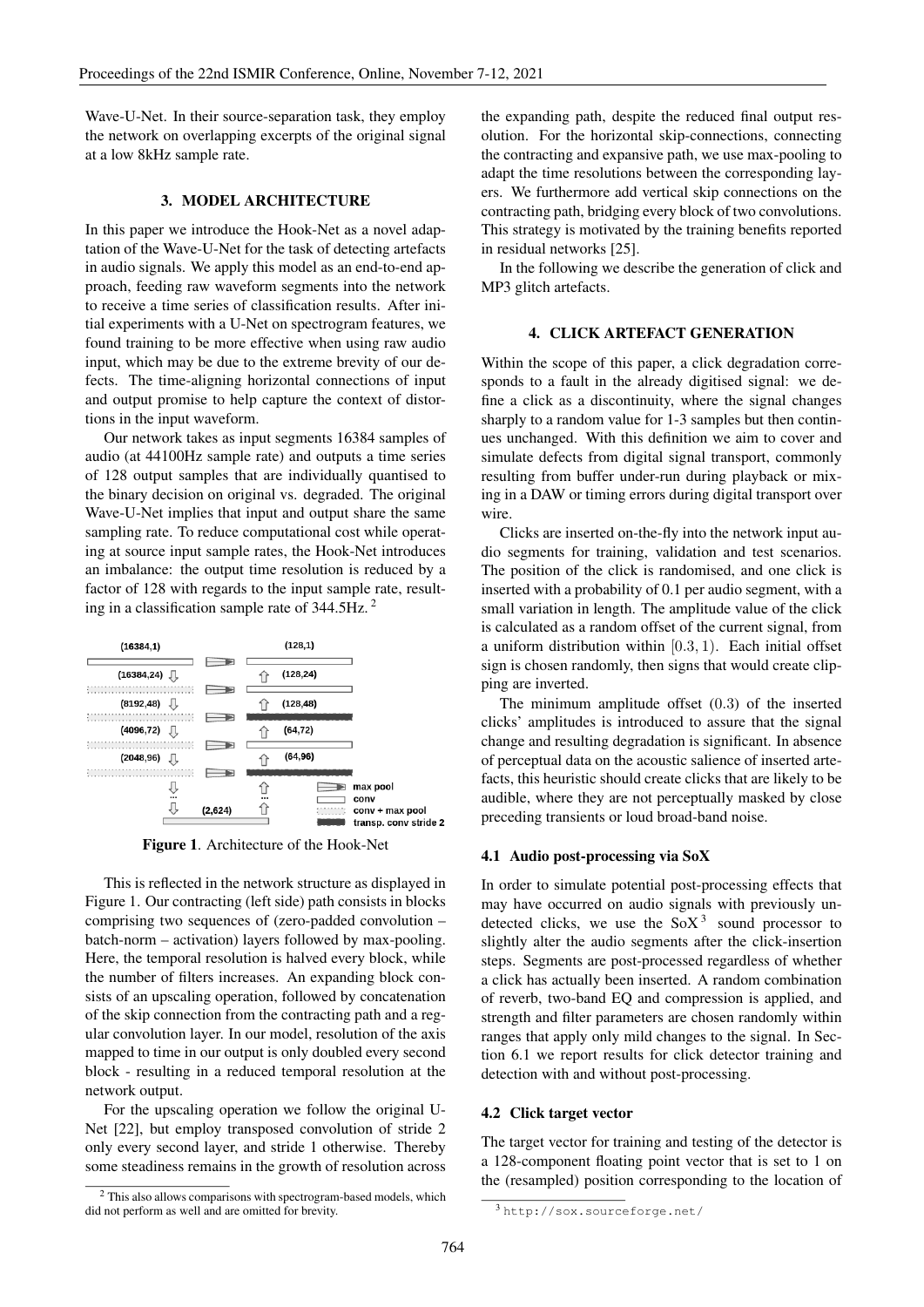an inserted click, and 0 otherwise. In our experiments we simulate the problem of rare clicks that may be overlooked during production. There is at most 1 click per input segment.

#### 5. MP3 GLITCH ARTEFACT GENERATION

This use-case tackles degradations that result from data corruption in the commonly used MPEG-1/2 Audio Layer III (MP3) lossy audio compression format. We will refer to these as *glitch* defects. This degradation is interesting as 1 it can easily be "overlooked" in quality assurance. Moreover, the generation approach described below can be gen-1 eralised to other audio codecs.



Figure 2. Typical example of glitch degradation. Top: linear frequency spectrogram of original signal. Bottom: same for signal with two degradations at frame 0 (intermittent) and frame 80 with binary ground truth annotations from spectrogram comparison.

The acoustic shape of the degradation varies strongly and often depends on the content and amplitude of the surrounding audio data. Fig.2 displays a typical glitch artefact: the degradation consists in added high-frequency content. This effect appears when comparing the original (top) and degraded (bottom) spectrogram contents between 80- 100 frames. The same example features another glitch effect at the start of the frame, affecting a lower part of the spectrum. Acoustically, the effect is similar to a short whistle. An audio example demonstrating glitch artefacts is available online<sup>4</sup>. Note that the overall signal energy does not always change. The often well-embedded and adaptive nature of these glitches render automatic detection difficult.

#### 5.1 Simulation of data corruption

Unlike the click degradations, which can be inserted onthe-fly as in Section 4, MP3 glitch degradations are calculated on a per-piece basis before training due to the less easily indexable file format of MP3 which hinders exact seeking.

In order to simulate data corruption in the compressed format, we modify MP3 encoded data during a decoding process which we survey on a frame by frame basis: the MP3 format encodes an audio stream into a series of MP3 frames. Each of these frames contains a header, containing format information and parameters of the MP3 encoding process itself. An optional integrity check for the header is often omitted to save bitrate. The  $l$  ame  $5$  encoder used in the present study does not include CRC checking. The header is followed by the encoded audio data, the size of this block being determined by the bitrate used for the frame during encoding. If a corrupted file remains undetected before and during decoding, introduced errors may be audible as glitches in playback, but become (from a data integrity point of view) undistinguishable from the original signal. This may easily happen if a command-line decoding tool only issues a warning in case of a data corruption which the decoding process can recover from in successive frames.

We generate glitches as follows: First, the input audio is transcoded to 128kbps mono MP3 files. During the following decoding, frames are randomly selected for glitch insertion given a probability of  $P_{glitch} = 0.05$ . In contrast to click generation we control glitch likelihood per MP3 frame. The data in these frames is then partially overwritten with random data of a randomised length. We found an average overwritten range of 120 bytes (an average frame contains 418 bytes) with a standard deviation of 60 bytes to give realistic results. No distinction was made between the header and data sections of the MP3 frame. In the rare case that the decoding of the degraded frame is not possible, the original MP3 frame is decoded and treated as non-degenerated. The same method is used where the decoded data is of a different length than the original undegraded signal. Frames not selected for glitch insertion are decoded inbetween such that the degraded decoding of the MP3 data results in a file with the same length as the original.

#### 5.2 MP3 glitch target vector

MP3 glitches are inserted during pre-processing. To identify the actual parts of the decoded wave signal affected by the glitch artefact after decoding and segmentation, we employ a spectral distance measure comparing the degradedly decoded audio to a clean decoding of the audio. Using a frame wise thresholded difference of a power spectrogram at the frame rate of the network output (128 spectrogram frames), we determine whether significant degradation has taken place for each of the 128 output values. Fig. 2 (bottom) shows a resulting glitch classification target.

#### 6. EXPERIMENTS

We compare our detectors on the Creative-Commons licensed FMA-Large<sup>6</sup> dataset, containing roughly 30second snippets of 106,574 tracks from 16341 artists

<sup>4</sup> https://osf.io/uqner/?view\_only=

<sup>042774933537440299</sup>dd48a4083305b1

<sup>5</sup> https://linux.die.net/man/1/lame

<sup>6</sup> Online at https://github.com/mdeff/fma/.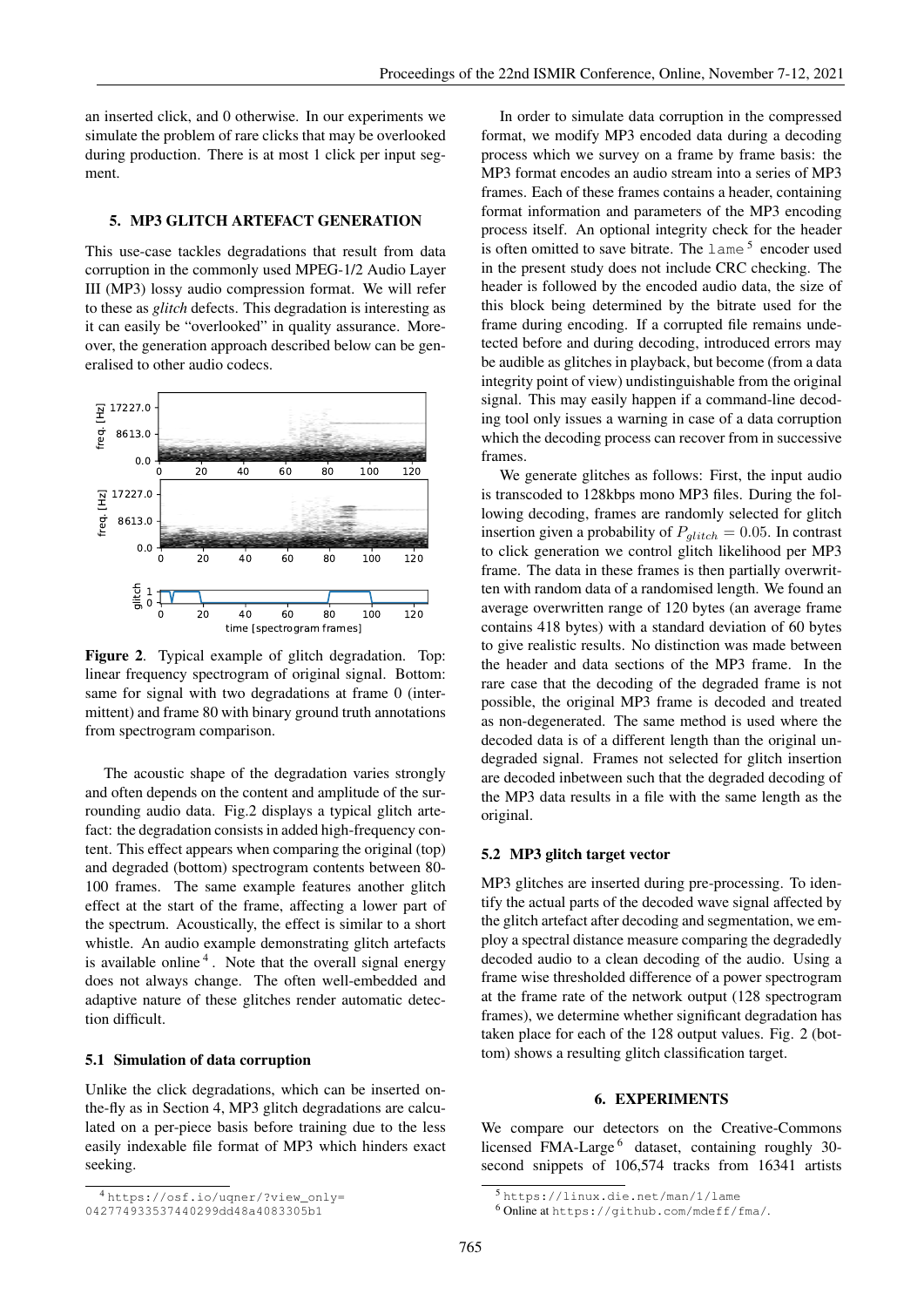within 161 genres, the most frequent being "Experimental", "Electronic", and "Rock" [26]. The music is stored in 320kbps stereo MP3 format.

Depending on the scenario, the data is either decompressed and degraded on-the-fly, or, as in the MP3 glitch scenario, data is already pre-processed with degradations added, and loaded as raw waveform alongside corresponding ground truth data. The Hook-Net models take as input audio segments of 16384 samples at a sampling rate of 44.1kHz, corresponding to 0.37 seconds.

Degraded (as well as non-degraded) audio and target data are then used for network training, using a batch size of 200 segments. During configuration of the Hook-Net, we tested variations on general parameters such as numbers of filters and found the models with 13 contracting/expanding blocks (see Section 3), 15 filters per contraction and 5 filters per expansion, totalling at 27,307,633 trainable parameters, performing well for our tasks at hand. Initial experiments consistently showed reduced precision in smaller models. Training is performed in Tensorflow, using the ADAM [27] optimiser, on single Nvidia V100 GPU.

#### 6.1 Click detection

We selected a subset of 57,928 pieces from FMA-Large for training and evaluation of our click detector Hook-Net. Pieces were separated into non-overlapping training (40,000 pieces), validation (8964 pieces), and test (8964 pieces) sets. For each piece, 50 consecutive audio segments (18.6s in total) were extracted with no overlap, resulting in 2,000,000 training segments and 448,200 validation and 448,200 test segments. In the above datasets, 0.078% of the individual target values is set to 1 (on average, in every 10th segment, one value in the target vector is marked as containing a click), which is reflected in the initial setting of the network outputs' activation biases. Evaluation is performed on the target values as smallest units, not summarised at the segment level. The model was trained using a root mean square loss weighted towards the "click" class with a learning rate of 0.001. We report results from models of the epoch with best validation set accuracy.

As a baseline for the click detection task we apply a generic click detector (SigClick) as implemented<sup>7</sup> in the open source Essentia library [28] to the data segments. To apply this to our segments of 16384 samples, we add an additional sub-segmentation step, using sub-segments of 4096 samples length, with an overlap of 2048 samples. Click positions returned by SigClick are transformed into a binary output vector of 128 samples.

Table 1 compares the test set performance of the Hook-Net to that of the best performing (by highest validation set accuracy) configuration (threshold 35) of the SigClick detector between tested thresholds of 30(default), 33, 35, 40, and 50. The Hook-Net models were selected by highest validation set accuracy, which was achieved after 13

|                   | test data    | acc t   | $pr_t$ | rec t | f1 t  |
|-------------------|--------------|---------|--------|-------|-------|
| Hook-Net          | <b>FMA</b>   | 99.9993 | 99.77  | 99.24 | 99.47 |
| SigClick          | <b>FMA</b>   | 99.95   | 84.39  | 90.52 | 84.60 |
| Hook-Net          | $FMA_{post}$ | 99.9991 | 99.70  | 99.02 | 99.32 |
| $Hook-Net_{post}$ | $FMA_{post}$ | 99.9995 | 99.86  | 99.11 | 99.46 |
| SigClick          | $FMA_{post}$ | 99.97   | 85.52  | 81.04 | 80.62 |

Table 1. Click detector performances for plain (top) and post-processed (bottom) click-degraded data (higher is better, best per dataset in bold): test-set accuracy (acc\_t), test precision(pr\_t), recall(rec\_t) and f-measure (f1\_t) for click detection. In percent.

epochs (36 total) for the click data (Hook-Net) and 10 epochs (14 total) for training with post-processed click data (Hook-Ne $t_{post}$ ).

Due to the bias of the dataset and target vectors towards 0 (no click), we concentrate on precision and recall which is reported for the click class. For the application of finding defects in large commercial databases, the precision of click detection is of great importance. Top of Table 1 shows the Hook-Net achieves significantly better precision and recall of clicks. The bottom of the table confirms this using post-processed click data as test set. Added variation from post-processing results in lower recall values, particularly with SigClick. The difference in training with (Hook-Net <sub>post</sub>) and without (Hook-Net) post-processing shows good generalisation from the generated click artefacts to the diverse post-processed artefacts.

These results highlight a critical difference in the datadriven paradigm applied in network training versus the more generalistic detection in SigClick: while the assumption for a general click detector is to detect any existing click (given other preconditions e.g. sufficient distance to the preceding one), the Hook-Net has been trained to detect our inserted clicks while ignoring other click instances in the music. Note that we do only compare the performances on our clicks simulating digital defects such as buffer under-run and timing errors. The SigClick detector may detect a wider range of clicks, but for this initial experiment we refrained from training more generic models due to the lack of datasets with clicks stemming from defects in music production, as we aim to minimise false positives.

Manual verification showed that the FMA dataset does feature many examples of electronic "glitch" music with intentional or expected clicks. The goal of our detector is to differentiate such clicks from the ones added due to signal failures.

We validate this relation to musical genre in Table 2 by applying the above model and SigClick on three smaller genre-consistent datasets of 11400 (electronic), 10000 (pop rock) and 31600 (classical) segments not included in the former training. Following the hypothesis that the electronic genre features more intentional click samples than the classical genre, we see the precision of SigClick very high for the classical data but significantly dropping in the rock/pop and electronic genres, while the Hook-Net maintains high precision with only little difference. The values

<sup>7</sup> https://essentia.upf.edu/reference/std\_ ClickDetector.html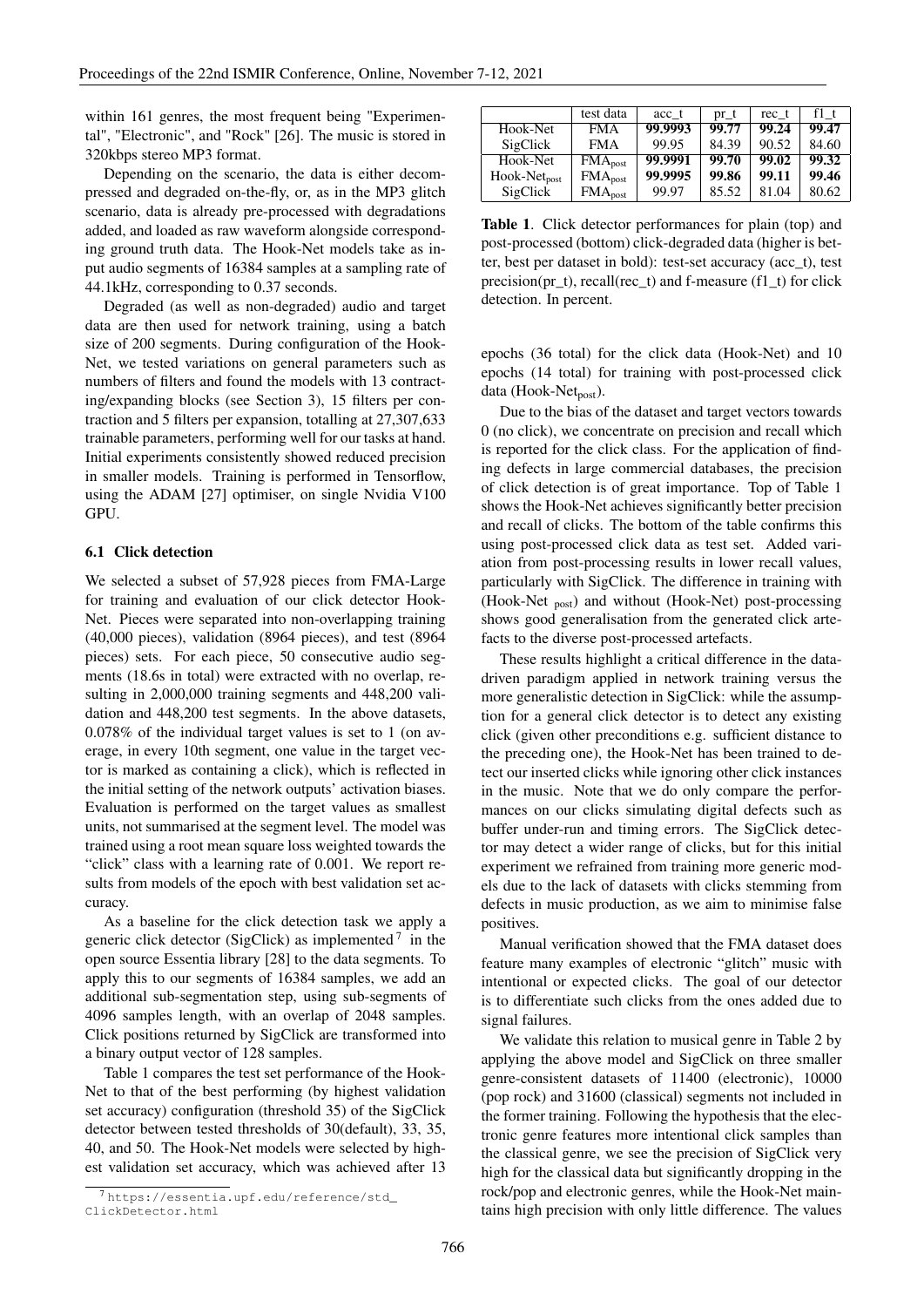|          | dataset    | acc t    | pr_t  | rec t | f1 t  |
|----------|------------|----------|-------|-------|-------|
| Hook-Net | electronic | 99.9997  | 99.91 | 99.74 | 99.82 |
| SigClick | electronic | 99.94    | 80.34 | 98.06 | 84.94 |
| Hook-Net | rock pop   | 99.99992 | 100.0 | 99.90 | 99.95 |
| SigClick | rock pop   | 99.99    | 92.08 | 94.37 | 92.05 |
| Hook-Net | classical  | 100.0    | 100.0 | 100.0 | 100.0 |
| SigClick | classical  | 99.992   | 92.47 | 99.11 | 95.34 |

Table 2. Click performance in control datasets. Test-set accuracy (acc\_t), test precision(pr\_t), recall(rec\_t) and fmeasure (f1\_t).

|                                                       |  | ep. $\vert$ acc_v $\vert$ acc_t $\vert$ pr_t $\vert$ rec_t $\vert$ f1 t $\vert$ |  |  |
|-------------------------------------------------------|--|---------------------------------------------------------------------------------|--|--|
| Hook-Net   31   98.52   98.46   92.83   88.04   90.37 |  |                                                                                 |  |  |

Table 3. Glitch detection performance. Epoch with greatest validation-set accuracy, validation accuracy (acc\_v), test-set accuracy (acc\_t), test precision(pr\_t), recall(rec\_t) and f-measure (f1\_t) for glitch detection. In percent.

for post-processed data not reported here due to space limitations confirm this effect.

#### 6.2 MP3 glitch detection

For this task, pre-caching of degraded audio allows us to use larger subsets of FMA for training (66476 pieces), validation (14244 pieces) and test (14244 pieces).

For each piece, 50 consecutive audio segments were extracted as above, resulting in 3,323,800 training segments and 712,200 validation and test segments. Segments were randomised within each of the above datasets. While a click only results in 1 target value to be set to 1, glitches affect multiple target values per segment due to whole MP3 frames being affected by each corruption. This results in train and validation datasets containing 8.04% of the target values marked as glitched (test set: 8.19%).

Training is performed using root mean square loss, with initial learning rate of 0.001 and reduction-on-plateau (factor 0.1, patience 10 epochs) of the learning rate. Across 40 training epochs, the best model was selected based on its validation accuracy (acc\_v) measure. Table 3 shows the performance of this best model. Given the bias towards the non-degraded class we report f-measure and precision regarding the glitched class due to their relevance for our application scenario. The Hook-Net glitch model generalises well from the validation to the test set, with an f1-measure of 0.9037.

#### 7. CONCLUSIONS AND FUTURE WORK

We presented the Hook-Net convolutional neural network architecture with two novel applications to detect click and data corruption errors in digital audio recordings. The design goal of the architecture is to capture the typical shape and variation of artefacts in the direct audio signal, with respect to their acoustic context. The detectors localise errors with a time resolution of less than 10 milliseconds.

For click detection, we demonstrated an end-to-end simulation, post-processing and detector training method. Our evaluation shows the resulting detector outperforms a state-of-the-art baseline on the large FMA popular music dataset, using synthetically generated defects. A genrespecific evaluation experiment shows the practical relevance of inclusion of context and the capability of our model to capture this: discontinuities resembling clicks in audio may represent intentional music content depending on their context. The achieved precision  $(> 99.77%)$  renders the detector suitable for the testing of large commercial music databases.

Our second proposed application is aimed to filter degradations in modern compressed audio from persisting unnoticed in subsequent use of the defect audio. We describe the MP3 decoding glitch as a relatively novel type of audio degradation for which detection is difficult due to its variation. Our evaluation shows that our detector generalises well on common glitch artefacts. The proposed training tasks come with a bias towards non-defective audio, which we assume to be strong in real-world applications. This is tackled using large training and validation datasets with synthesised artefact insertion. The simulation of data corruption with subsequential MP3 decoding promises a stronger realism of the artefacts synthesized in this task. This process is applicable to other audio codecs, depending on decoder robustness and consistency checks.

In future work we plan to extend the range of lossy compression defects simulated and apply our architecture to further and more generalised local audio degradations. We also aim to reduce model complexity without negatively affecting performance.

#### 8. ACKNOWLEDGEMENTS

This work was performed using HPC resources from GENCI-IDRIS (Grant 2020-AD011011379).

#### 9. REFERENCES

- [1] S. Godsill, P. Rayner, and O. Cappé, *Digital Audio Restoration*. Springer, 2006.
- [2] A. Adler, V. Emiya, M. Jafari, M. Elad, R. Gribonval, and M. Plumbley, "A constrained matching pursuit approach to audio declipping," in *IEEE International Conference on Acoustics, Speech and Signal Processing*, Prague, 2011.
- [3] J. Berger, R. Coifman, and M. Goldberg, "Removing noise from music using local trigonometric bases and wavelet packets," *Journal of the Audio Engineering Society*, vol. 42, no. 10, pp. 808–818, 1994.
- [4] R. Laney, "Automatic detection of flaws in recorded music using wavelet fingerprinting," Ph.D. dissertation, College of William and Mary, USA, 2011.
- [5] J.-M. Valin, "A hybrid dsp/deep learning approach to real-time full-band speech enhancement," in *IEEE 20th International Workshop on Multimedia Signal Processing*, Vancouver, 2018.